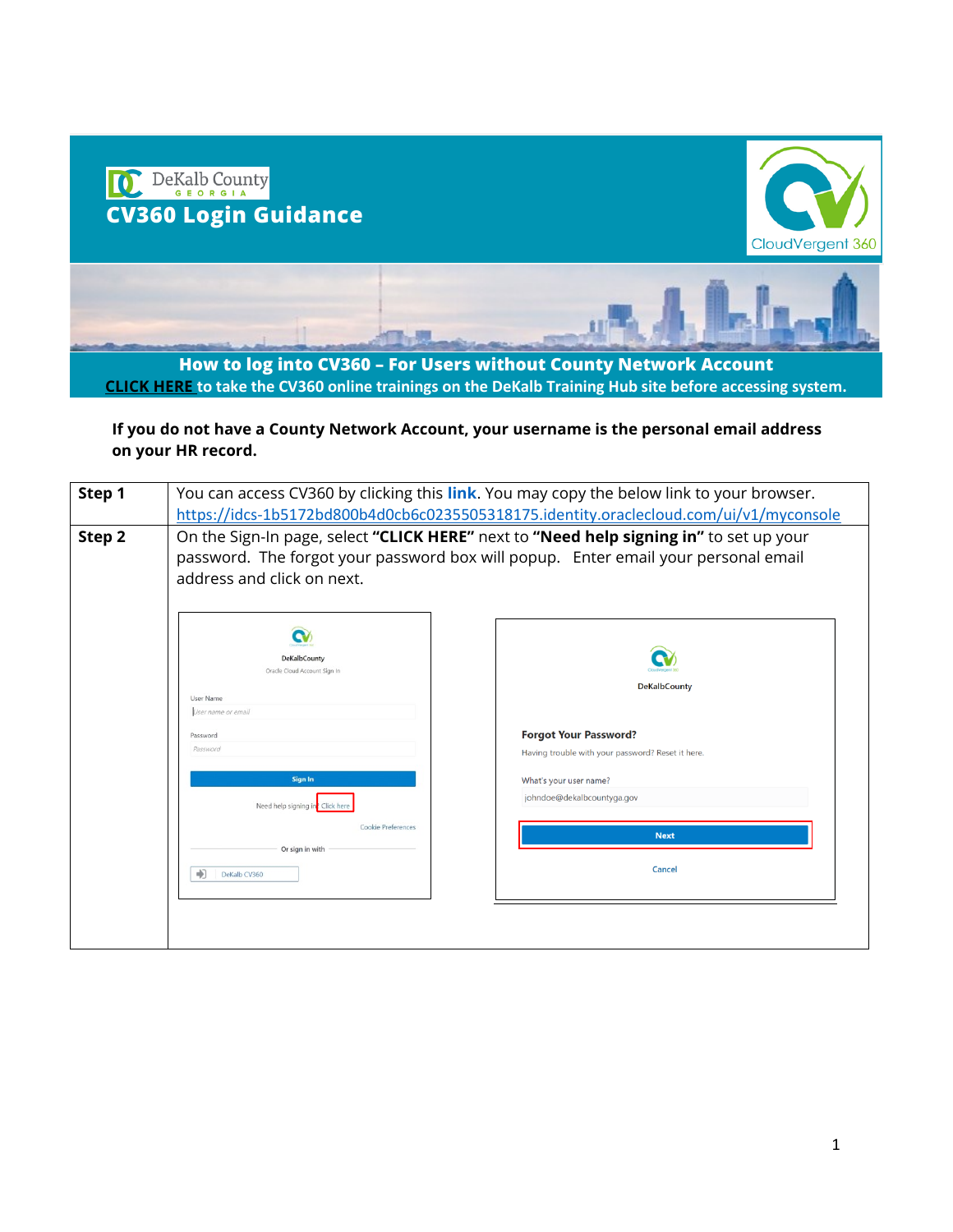| Step 3 | You will receive an email from no-reply@oracle.com with a link to reset the password. Check<br>your spam/ junk folder if you do not see email in your inbox.<br>From: Oracle <no-reply@oracle.com><br/>Sent: Friday, January 14, 2022 10:29 AM<br/>Top<br/>Subject: Please Reset Your Password for Your DeKalbCounty Account<br/><b>ORACLE</b><br/>Hello Integration User,<br/>Please reset your password for your DeKalbCounty accoun<br/><b>Reset Password</b><br/>Details<br/>t your password link doesn't work, please copy and paste the following URL into the address bar of yo<br/>If the re<br/>browser.</no-reply@oracle.com> |  |
|--------|-----------------------------------------------------------------------------------------------------------------------------------------------------------------------------------------------------------------------------------------------------------------------------------------------------------------------------------------------------------------------------------------------------------------------------------------------------------------------------------------------------------------------------------------------------------------------------------------------------------------------------------------|--|
|        | https://idcs-1b5172bd800b4d0cb6c0235505318175.identity.ora<br>2F0Lt1K1vf2vSwULIUr7dgMBNgWHbLrt3z%2BVzV0%3D<br>Please note the following password requirements when creating a new password:<br>Minimum password length: 10 characters<br>$\bullet$<br>Password must contain 1 uppercase letter, 1 lowercase letter, 1 numeric character.<br>$\bullet$                                                                                                                                                                                                                                                                                   |  |
| Step 5 | After setting up the password using the password reset link, return to the CV360 Sign-in page.<br>Enter your CV360 username and password on the below screen. Your CV360 username will<br>be your personal email address.<br>œ<br>DeKalbCounty<br>Oracle Cloud Account Sign I<br>User Name<br>User name or email<br>Password<br>Password<br>Sign In<br>Need help signing in? Click here<br>Cookie Preferences<br>Or sign in with<br>$\Rightarrow$<br>DeKalb CV360                                                                                                                                                                       |  |